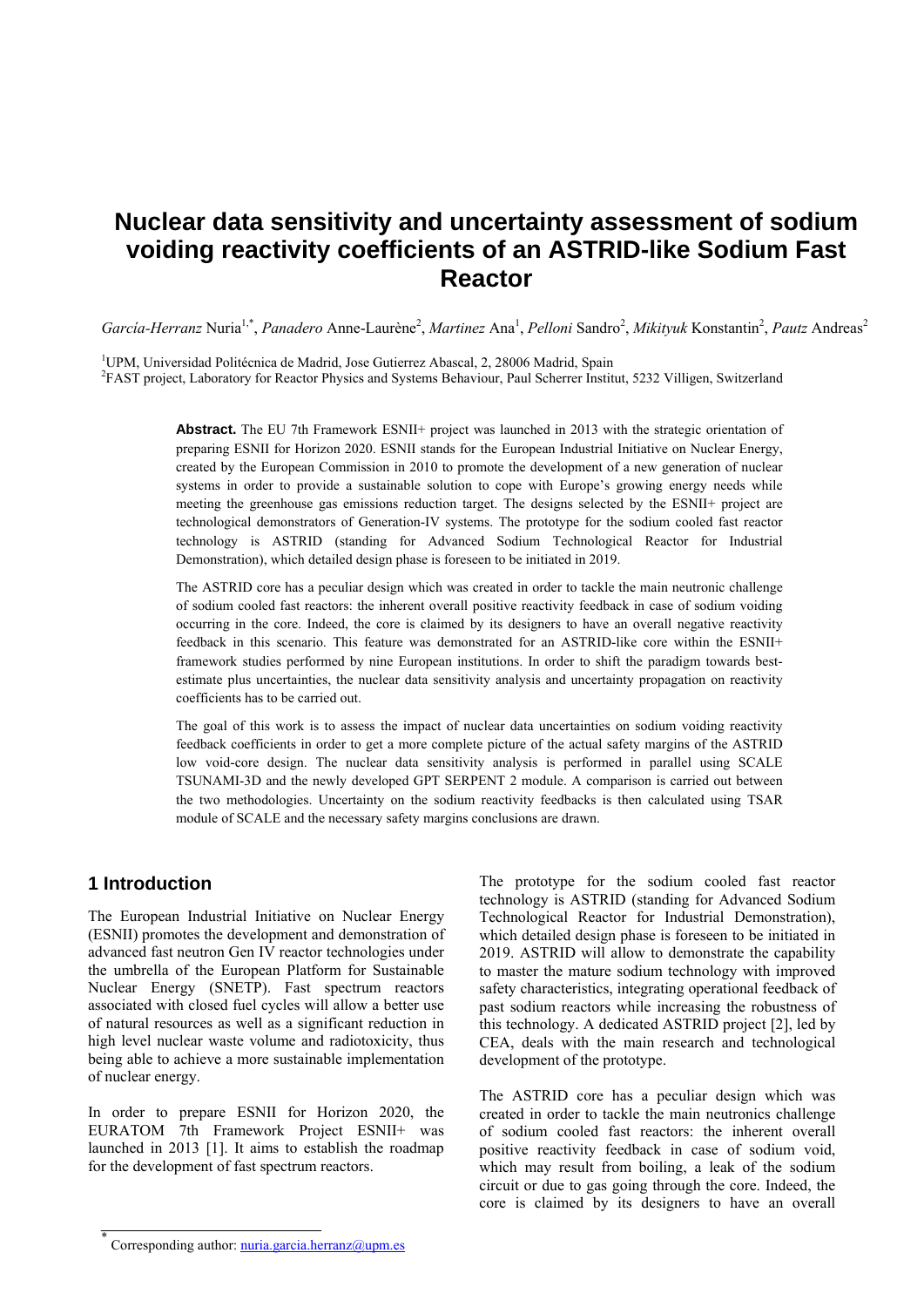negative reactivity feedback in this scenario [3], which would prevent and mitigate severe accidents. The confirmation of that behaviour is one of the main areas for research concerning ASTRID. This feature was demonstrated for an ASTRID-like core at End-Of-Cycle conditions within the ESNII+ Project. Studies performed by nine European institutions [4] using different state-ofthe-art neutronics codes and data libraries confirmed that the total voiding has a negative effect (around −400 pcm average), resulting from a positive effect when voiding fuel regions and a negative effect when voiding plenum regions. However while a reasonable agreement was found in predictions of the void effect in the fuel regions, larger discrepancies were observed in the sodium plenum region, reflecting the complexity of the neutron transport modelling in those zones.

The uncertainty quantification becomes then necessary in order to get a more complete picture of the actual safety margins of this ASTRID-like innovative core design. Uncertainties due to nuclear data and calculation scheme should be estimated and compared to experimental results (past available experiments or adhoc designed experiments).

The goal of this work is to assess the impact of nuclear data uncertainties on the spatial-dependent sodium voiding reactivity coefficients. Two methodologies are applied to compute the sensitivity coefficients: the multigroup TSUNAMI-3D module from SCALE6.1 system [5] and the GPT module from the Monte Carlo code SERPENT2 [6] employing the ENDF/B-VII.0 data library. Then, uncertainties are propagated using TSAR (SCALE *T*ool for *S*ensitivity *A*nalysis of *R*eactivity) and SCALE6 covariance matrices, so that found uncertainties could be compared with the target ones required for detailed design. The list with the main contributors to the uncertainties in sodium void is also obtained and compared to the dependencies of the multiplication factor at nominal conditions.

#### **2 ASTRID-like core configuration**

The sodium-cooled core configuration assumed for this study consists of a highly axially and radially heterogeneous design of 1500 MW of thermal power. As depicted in Figure 1, the core is composed of 291 hexagonal sub-assemblies (with a triangular arrangement of 217 pins). Two fissile fuel zones, inner and outer, with different plutonium content can be observed. Three rings of radial reflector assemblies and four rings of radial shielding assemblies surround the active core.

The axial layout in Figure 2 shows an absorbing shielding on the top (aimed to prevent neutrons from going back to the core during sodium voiding), a large sodium plenum at the top of the active core (aimed at maximizing neutron leakage) and a thick fertile blanket below the active core (aimed to increase the flux level at the upper surface especially in case of sodium voiding). Different heights for inner and outer fissile fuel regions

are foreseen, with an internal axial blanket in the inner region. It can be observed that the resulting active core is rather flat, with a reduced core height compared to the radial width.



**Fig. 1.** Cross-sectional view of the ASTRID-like core [7]



**Fig. 2.** Axial view of the ASTRID-like core assemblies (heights at 20 C) [7]

### **3 Sensitivity methodologies applied to the ASTRID-like core**

The main advantages and critical aspects of TSUNAMI-3D and SERPENT sensitivity techniques for application to an ASTRID-like core are pointed out.

#### **3.1. TSUNAMI-3D sequence**

Multigroup (MG) TSUNAMI-3D is a SCALE module that provides complete eigenvalue sensitivities to nuclear data (sum of explicit and implicit components). Explicit sensitivity coefficients are computed from the product of forward and adjoint fluxes (provided by the MG Monte Carlo KENO code) via first order perturbation theory.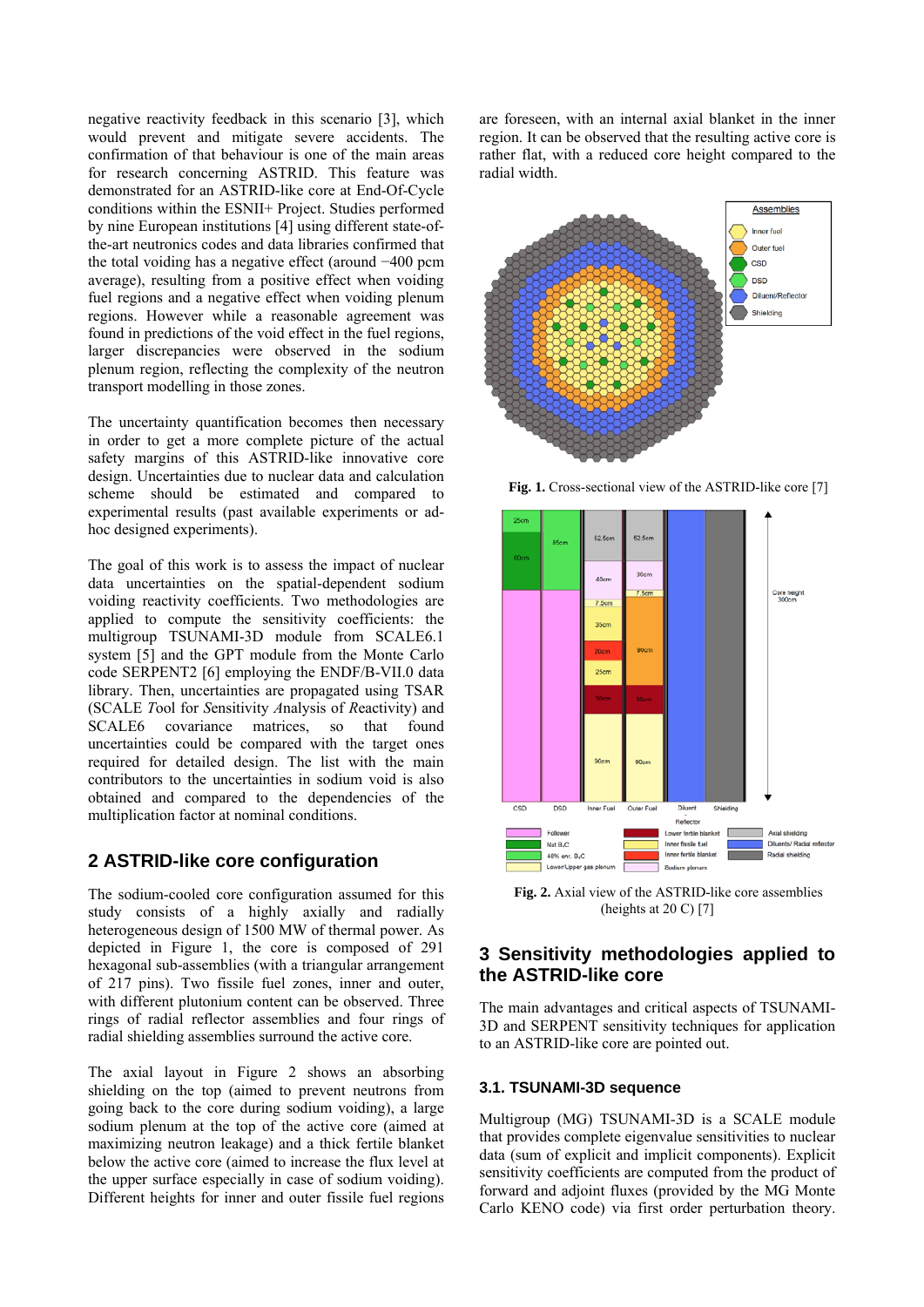Implicit components account for the changes in MG cross-sections via self-shielding perturbations. MG TSUNAMI-3D has one main advantage with respect to other methodologies: all sensitivity coefficients for all reactions are efficiently calculated since the forward and adjoint fluxes are tallied separately. However, a critical aspect of this approach is that the relevant energy, spatial and directional dependences of the fluxes must be captured in order to obtain accurate sensitivity coefficients (discrepancies by less than 5% with respect to reference sensitivities obtained by Direct Perturbation).

For this study, concerning energy dependence, the ENDF/B-VII.0 238 group cross section library (optimized for thermal system applications) was used since no optimal multigroup library for fast systems is available in SCALE so far. Concerning directional and spatial resolutions, an analysis of the TSUNAMI-3D parameters that control the calculation of the angular fluxes was performed for the ASTRID-like core in order to find the optimal set of parameters yielding accurate results together with reasonable computing time and memory requirements [8]. It was found that a third-order of the spherical harmonics expansion of the angular flux was adequate to catch the anisotropies of the flux if a refined enough spatial flux mesh is set. At least a mesh of 10 cm for all material regions of the core model was required, except for the sodium upper plenum, which required a 5 cm mesh resolution, being the most sensitive material to the discretization.

#### **3.2 SERPENT 2 GPT module**

SERPENT 2 is a Monte Carlo code currently being developed at VTT Technical Research Center of Finland [9]. This Monte Carlo code is attractive for this study for its following features: the continuous energy calculation scheme and the Woodcock delta tracking method which decreases the calculation time in fast spectrum reactor calculations; and the possibility to use the GPT module to calculate sensitivity coefficients arising from crosssection perturbation.

SERPENT 2 GPT module was developed in 2015 and uses a collision-based approach to sensitivityperturbation calculations [6]. The cross-section perturbation is simulated by biasing the sampling process through the modification of the collision probability function, in addition to the introduction of a collision acceptance/rejection algorithm which follows the inverse bias of the probability density function, allowing the physics of the system to remain unchanged. The score of acceptance/rejection events is stored in the neutron histories, being possible to calculate the sensitivity coefficient of each cross-section perturbation from that score.

The SERPENT 2 GPT module has currently the capabilities of simulating the perturbation of the following spectral parameters: fission,  $(n, \gamma)$ ,  $(n, n)$ ,  $(n, n')$ , nubar (delayed, prompt and total), (n,xn) . The neutron spectrum  $\chi$  (delayed, prompt and total), already implemented in the module, remains still under development and is foreseen to be released in the following months.

The sensitivity coefficients are calculated for each isotope and spatial zone of material considered. Given the collision based approach of the methodology, the computational time of the simulation is strongly correlated to the number of isotopes considered (running time of each cycle of the simulation), the number of energy groups considered as well as the number of spatial zones (need for higher statistics to obtain reasonable convergence in the energy groups/spatial zones). Thus, the SERPENT 2 GPT module is fast running for a small number of isotopes, energy groups and spatial zones, and becomes too computationally expensive in other cases. This implies the principal constraint to the system: in order to calculate sensitivity coefficients, the isotopes have to be defined prior to the simulations.

For the moment, the SERPENT 2 GPT module has no capabilities of propagating the sensitivity coefficients to k-eff using covariance data, therefore, in order to assess the impact on k-eff and reactivity, the sensitivity coefficients are implemented in TSAR module of SCALE. As a consequence, the energy grid was chosen as corresponding to the 44 groups TSUNAMI grid, for its reasonable number of bins and its compatibility to TSAR.

### **4 S/U analysis**

The sodium void reactivity effect can be expressed as a variation of the reactivity of the unperturbed or nominal state (characterized by a multiplication factor *k*) and the perturbed or sodium voided state (characterized by a multiplication factor  $k_p$ ):

$$
\Delta \rho = \left(1 - \frac{1}{k_{\rm p}}\right) - \left(1 - \frac{1}{k}\right) = \frac{k_{\rm p} - k}{k_{\rm p} \cdot k} \tag{1}
$$

Let us denote  $S_{k,\alpha}$  and  $S_{k,\alpha}$  the sensitivity coefficients of the nominal and perturbed multiplication factors to the parameter  $\alpha$  (corresponding here to a pair nuclidereaction):

$$
S_{k,\alpha} = \frac{\delta k / k}{\delta \alpha / \alpha} \qquad S_{k_{\rm p},\alpha} = \frac{\delta k_{\rm p} / k_{\rm p}}{\delta \alpha / \alpha} \qquad (2)
$$

TSAR module combines those sensitivities to compute the relative sensitivity coefficient (at first-order) for  $\Delta \rho$ to variations of parameter α:

$$
S_{\Delta\rho,\alpha} = \frac{\delta(\Delta\rho)/|\Delta\rho|}{\delta\alpha/\alpha} = \frac{\frac{S_{k_{\rm p},\alpha}}{k_{\rm p}} - \frac{S_{k,\alpha}}{k}}{|\Delta\rho|} \tag{3}
$$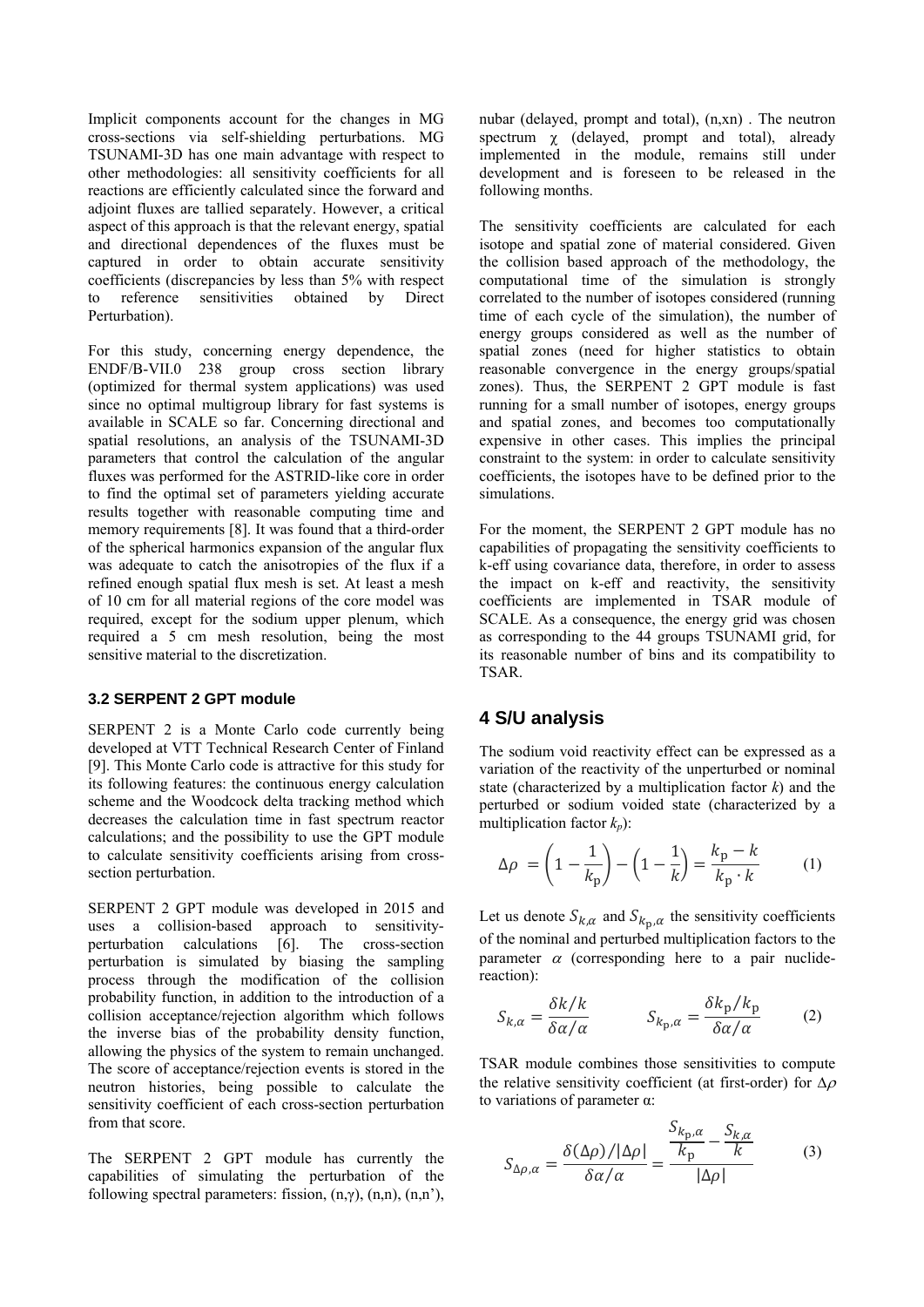The uncertainty  $\varepsilon_x$  on the multiplication factor (x=k) or on the reactivity variation  $(x=\Delta \rho)$  due to nuclear data is then calculated by TSAR using the sensitivity matrix  $S_{x,\alpha}$  and the relative covariance matrix COV<sub> $\alpha\alpha$ </sub> (describing nuclear data uncertainties and correlations) with the sandwich formula:

$$
\varepsilon_{x} = \frac{\Delta x}{x} = \sqrt{\mathbf{S}_{x,\alpha}^{T} \mathbf{COV}_{\alpha\alpha} \mathbf{S}_{x,\alpha}}
$$
(4)

In the present work, two covariance matrices are applied: the 44-group SCALE6.1 covariance matrix and the recently released 56-group SCALE6.2 covariance matrix, which include data from ENDF/B-VII.1 covariance evaluations, retaining also data from SCALE6.1.

The following core configurations are considered:

- The nominal core at normal operating conditions.
- Six perturbed states, described in the ESNII+ project [4], each of them representing a scenario defined by the voiding of the coolant in a region of the core (see Fig. 3 and Table 1).



**Fig. 3.** Schematic representation of the 6 voiding scenarios [4]**.** Colored zones represent the voided zones, with pink illustrating sodium plenum and orange fuel zone

**Table 1.** Description of the voiding scenarios (red cells correspond to sodium voided inside the wrapper, green cells to sodium at nominal conditions) [7]

| <b>Voiding scenarios parameters</b> |                        |              | <b>Scenario number</b> |   |  |                          |   |  |  |  |
|-------------------------------------|------------------------|--------------|------------------------|---|--|--------------------------|---|--|--|--|
| <b>Assemblies</b>                   | <b>Assembly region</b> | $\mathbf{1}$ | $\mathbf{2}$           | 3 |  | $\overline{\phantom{a}}$ | 6 |  |  |  |
| <b>Inner fuel</b>                   | Axial shielding        |              |                        |   |  |                          |   |  |  |  |
|                                     | Sodium plenum          |              |                        |   |  |                          |   |  |  |  |
|                                     | Upper gas plenum       |              |                        |   |  |                          |   |  |  |  |
|                                     | Upper fissile fuel     |              |                        |   |  |                          |   |  |  |  |
|                                     | Inner fertile blanket  |              |                        |   |  |                          |   |  |  |  |
|                                     | Lower fissile fuel     |              |                        |   |  |                          |   |  |  |  |
| <b>Outer fuel</b>                   | Axial shielding        |              |                        |   |  |                          |   |  |  |  |
|                                     | Sodium plenum          |              |                        |   |  |                          |   |  |  |  |
|                                     | Upper gas plenum       |              |                        |   |  |                          |   |  |  |  |
|                                     | Fissile fuel           |              |                        |   |  |                          |   |  |  |  |

#### **4.1 S/U in k-eff at nominal conditions**

A sensitivity analysis of the k-eff multiplication constant at nominal conditions was performed. The obtained Integrated Sensitivity Coefficients (ISC) are in Figure 4 for a list of selected nuclide-reaction pairs. This selection corresponds to the 10 reactions with the highest sensitivities together with the 3 reactions for  ${}^{16}O$ ,  ${}^{56}Fe$ and 23Na that contribute the most to the k-eff uncertainty.

A very good agreement in the ISC for the whole core is observed, with differences lower than 3% for the selected reactions except for Fe-56 capture which exhibits discrepancies of  $~10\%$ . Energy-dependent sensitivity profiles for those quantities were also compared, being the profiles very close for fuel isotopes (see the profile for  $^{239}$ Pu nubar in Figure 5).



TSUNAMI on the top of the bars



Fig. 5. Sensitivity profile of <sup>239</sup>Pu nubar for the nominal k-eff provided by TSUNAMI (in 238 and 44 energy groups) and SERPENT (in 44 energy groups)

The uncertainties in k-eff are shown in Table 2. Concerning the use of different covariance data, it is noted that the use of SCALE6.2 covariance matrix rather than SCALE6.1 reduces the overall k-eff uncertainty in  $\sim$ 200 pcm, mainly due to the reduction of nuclear data uncertainties for <sup>239</sup>Pu v and  $\chi$ , <sup>240</sup>Pu v and <sup>238</sup>Pu fission.

**Table 2.** Uncertainties in nominal k-eff (relative values in pcm) obtained with TSUNAMI and SERPENT sensitivities based on different covariance libraries and different number of reactions

|                                           | Cross-section-          | $\Delta k / k$ (pcm) |                |  |  |  |
|-------------------------------------------|-------------------------|----------------------|----------------|--|--|--|
| Case                                      | covariance data<br>file | <b>SCALE</b>         | <b>SERPENT</b> |  |  |  |
| 13 reactions                              | 44groupcov              | 1185                 | 1182           |  |  |  |
| All reactions<br>for selected<br>isotopes | 44groupcov              |                      | 1280           |  |  |  |
|                                           | 56groupcov7.1           |                      | 1078           |  |  |  |
| All isotopes<br>and reactions             | 44groupcov              | 1318                 |                |  |  |  |
|                                           | 56groupcov7.1           | 1131                 |                |  |  |  |

Concerning the different codes and number of reactions, it is shown that if only the sensitivity coefficients for the 13 selected nuclide-reaction pairs are used, k-eff uncertainties calculated with TSUNAMI and SERPENT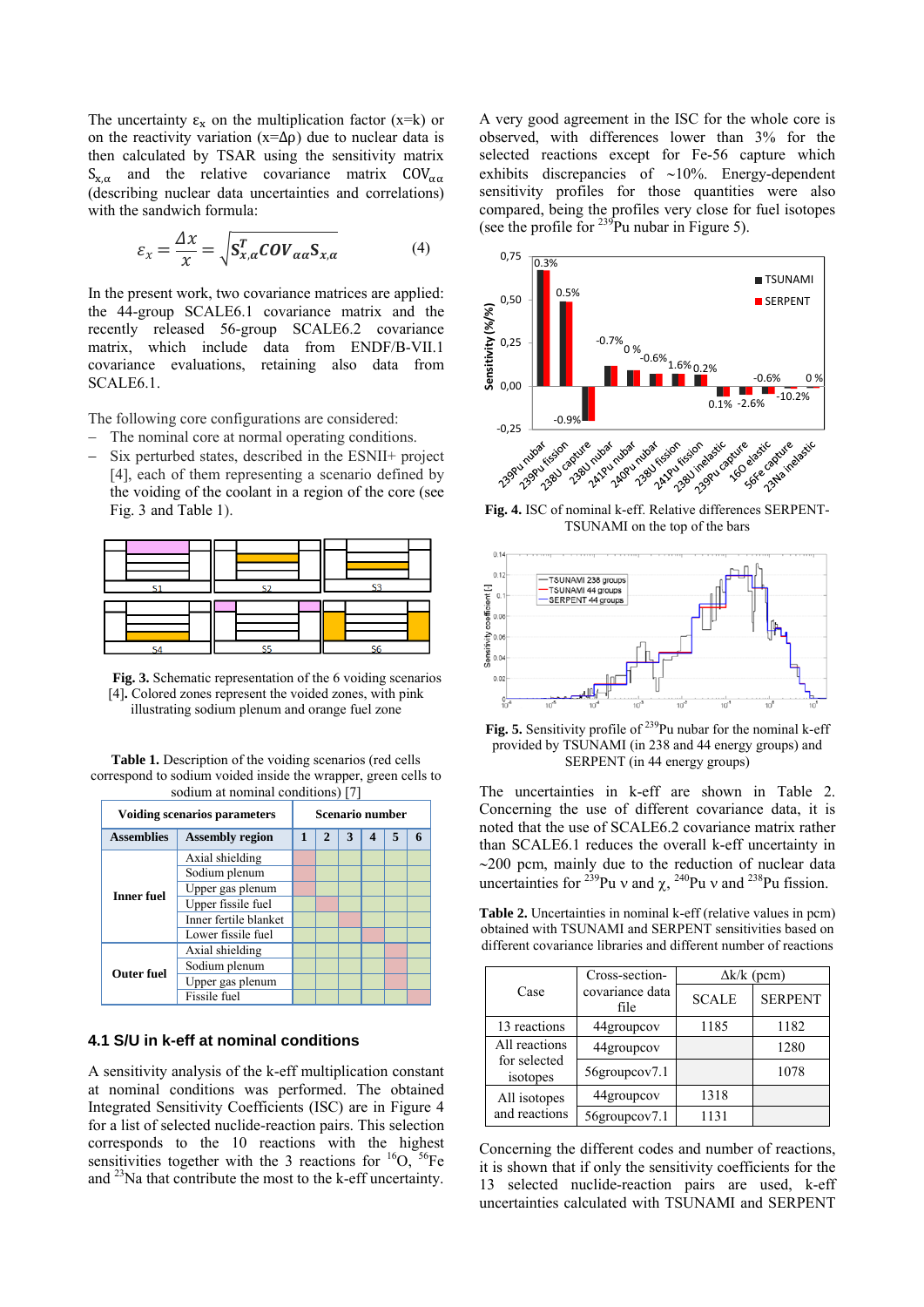are almost identical (1185 and 1182 pcm respectively). If all reactions for the selected nuclides are considered in SERPENT, the total uncertainty approaches the SCALE predicted value (which takes into account all reactions for all isotopes), being the discrepancy mainly due to the important contribution of  $^{239}$ Pu  $\chi$ , which was not considered in SERPENT.

The uncertainty breakdown contributions to the overall uncertainty in k-eff based on SCALE6.1 covariance matrix are listed in Table 3, second column, being the U and Pu cross-section uncertainties the major contributors. The contributions estimated with both codes show small differences, as expected due to the use of the same covariance data with very similar sensitivity coefficients.

**Table 3.** Major nuclide/reactions contributing up to 95% to the overall relative uncertainty in nominal k-eff and sodium void effects using SCALE6.1 covariance data

|                                                 |                  | $\Delta k/k$ (%)          |           |                           |                  |                           |                  | $\epsilon_{\Delta\rho}$ (%) |                  |                           |                  |                           |                  |                           |  |
|-------------------------------------------------|------------------|---------------------------|-----------|---------------------------|------------------|---------------------------|------------------|-----------------------------|------------------|---------------------------|------------------|---------------------------|------------------|---------------------------|--|
| Quantity                                        |                  | <b>NOMINAL</b>            |           | S1                        |                  | S <sub>2</sub>            |                  | S <sub>3</sub>              |                  | <b>S4</b>                 |                  | S <sub>5</sub>            |                  | <b>S6</b>                 |  |
|                                                 | <b>SCA</b><br>LE | <b>SER</b><br><b>PENT</b> | SCA<br>LE | <b>SER</b><br><b>PENT</b> | <b>SCA</b><br>LE | <b>SER</b><br><b>PENT</b> | <b>SCA</b><br>LE | <b>SER</b><br><b>PENT</b>   | <b>SCA</b><br>LE | <b>SER</b><br><b>PENT</b> | <b>SCA</b><br>LE | <b>SER</b><br><b>PENT</b> | <b>SCA</b><br>LE | <b>SER</b><br><b>PENT</b> |  |
| $238$ U elastic                                 |                  |                           |           |                           |                  |                           |                  |                             |                  |                           |                  | 0.93                      |                  |                           |  |
| <sup>238</sup> U inelastic                      | 0.92             | 0.91                      | 2.14      | 1.90                      | 2.75             | 2.32                      | 2.70             | 3.26                        | 4.30             | 3.65                      | 2.18             | 1.86                      | 5.36             | 6.76                      |  |
| <sup>238</sup> U elastic-inelastic <sup>b</sup> | 0.21             | 0.21                      | 0.84      | 0.37                      |                  | $-1.26$                   |                  |                             | 1.24             | $-1.78$                   | 0.83             | $-1.30$                   | 2.58             |                           |  |
| $^{238}$ U capture                              | 0.27             | 0.27                      |           |                           | 1.92             | 1.56                      | 1.46             | 1.20                        | 1.37             | 1.26                      | 0.36             |                           | 3.37             | 3.27                      |  |
| $^{238}\! \mathrm{U}$ nubar                     |                  |                           | 0.37      |                           |                  |                           |                  |                             |                  |                           |                  | 0.35                      |                  |                           |  |
| $^{238}\rm{Pu}$ fission                         |                  |                           |           |                           |                  |                           |                  |                             |                  |                           |                  |                           | 2.09             |                           |  |
| <sup>239</sup> Pu elastic                       |                  |                           |           |                           |                  |                           |                  |                             |                  |                           |                  | 0.36                      |                  |                           |  |
| <sup>239</sup> Pu elastic-inelastic             |                  |                           |           |                           |                  |                           |                  |                             |                  |                           |                  | 0.44                      |                  |                           |  |
| <sup>239</sup> Pu capture                       | 0.25             | 0.25                      |           |                           | 1.23             | 1.01                      |                  |                             |                  |                           |                  |                           | 2.12             |                           |  |
| <sup>239</sup> Pu fission                       |                  |                           |           |                           | 1.24             | 1.10                      | 0.95             |                             | 1.21             | 1.11                      |                  | 0.37                      |                  | 2.21                      |  |
| $^{239}$ Pu nubar                               | 0.66             | 0.67                      | 0.79      | 0.81                      | 2.32             | 2.09                      | 1.36             | 1.22                        | 1.96             | 1.85                      | 0.80             | 0.86                      | 3.95             | 4.21                      |  |
| <sup>239</sup> Pu $\chi$                        | 0.29             | $\rm{a}$                  | 0.65      | $\mathbf{a}$              |                  |                           |                  |                             |                  |                           | 0.52             |                           |                  |                           |  |
| $\mathrm{^{240}Pu}$ nubar                       | 0.21             | 0.21                      |           |                           |                  |                           |                  |                             |                  |                           |                  |                           |                  |                           |  |
| <sup>16</sup> O elastic                         |                  |                           |           |                           |                  |                           | 0.98             | 1.18                        |                  |                           |                  | 0.47                      |                  |                           |  |
| $23$ Na elastic                                 |                  |                           | 1.30      | 1.21                      | 2.67             | 2.30                      | 2.28             | 1.98                        | 2.22             | 2.33                      | 1.33             | 1.39                      | 3.35             | 3.20                      |  |
| $23$ Na inelastic                               |                  |                           |           |                           | 3.99             | 3.55                      | 2.26             | 2.25                        | 3.73             | 3.77                      |                  |                           | 6.18             | 6.60                      |  |
| $23$ Na capture                                 |                  |                           |           |                           | 1.07             |                           |                  |                             |                  | 1.09                      |                  |                           | 1.81             |                           |  |
| $23$ Na elastic-inelastic                       |                  |                           |           |                           | $-1.68$          | $-1.55$                   | $-0.90$          | $-1.04$                     |                  | $-1.59$                   |                  | $-0.37$                   | $-1.38$          |                           |  |
| <sup>56</sup> Fe elastic                        |                  |                           | 0.58      | 0.47                      |                  |                           |                  |                             |                  |                           | 0.37             | 0.72                      |                  |                           |  |
| <b>TOTAL</b> <sup>c</sup>                       | 1.26             | 1.22                      | 2.97      | 2.47                      | 6.41             | 5.33                      | 4.75             | 4.71                        | 6.79             | 5.89                      | 2.89             | 2.55                      | 11.02            | 11.52                     |  |
| OVERALL <sup>d</sup>                            | 1.318            | 1.28                      | 3.06      | 2.61                      | 6.69             | 5.58                      | 4.94             | 4.92                        | 7.04             | 6.16                      | 3.03             | 2.68                      | 11.50            | 12.10                     |  |

<sup>a</sup> Not computed

b It refers to the cross correlations between elastic and inelastic cross sections

 $\epsilon$  Total uncertainty from the reactions in the table. This can be computed from the individual values by adding the square of the positive values and subtracting the square of the negative values, then taking square root. Negative values are due to negative correlations or different signs of sensitivity coefficients for the correlated cross sections  $d$  Overall uncertainty (from all nuclide-reaction pairs)

#### **4.2 S/U in sodium void effects**

A sensitivity analysis of the spatial-dependent sodium void effect allows identifying the key quantities that can lead to biases in the reactivity response. In Fig. 6, the ISC of the highest sensitivities reactions for scenario 1 (corresponding to the inner sodium plenum voiding) are represented. The largest discrepancies between SCALE and SERPENT are for <sup>238</sup>U capture and elastic crosssections. The same key reactions were found for scenario 5 (corresponding to the outer sodium plenum voiding). That indicates that an accurate modelling of the anisotropic elastic scattering of  $^{23}$ Na,  $^{56}$ Fe and  $^{16}$ O is a key point to get accurate estimations of the sodium void at plenum regions, being inconsequential the inelastic scattering effects.